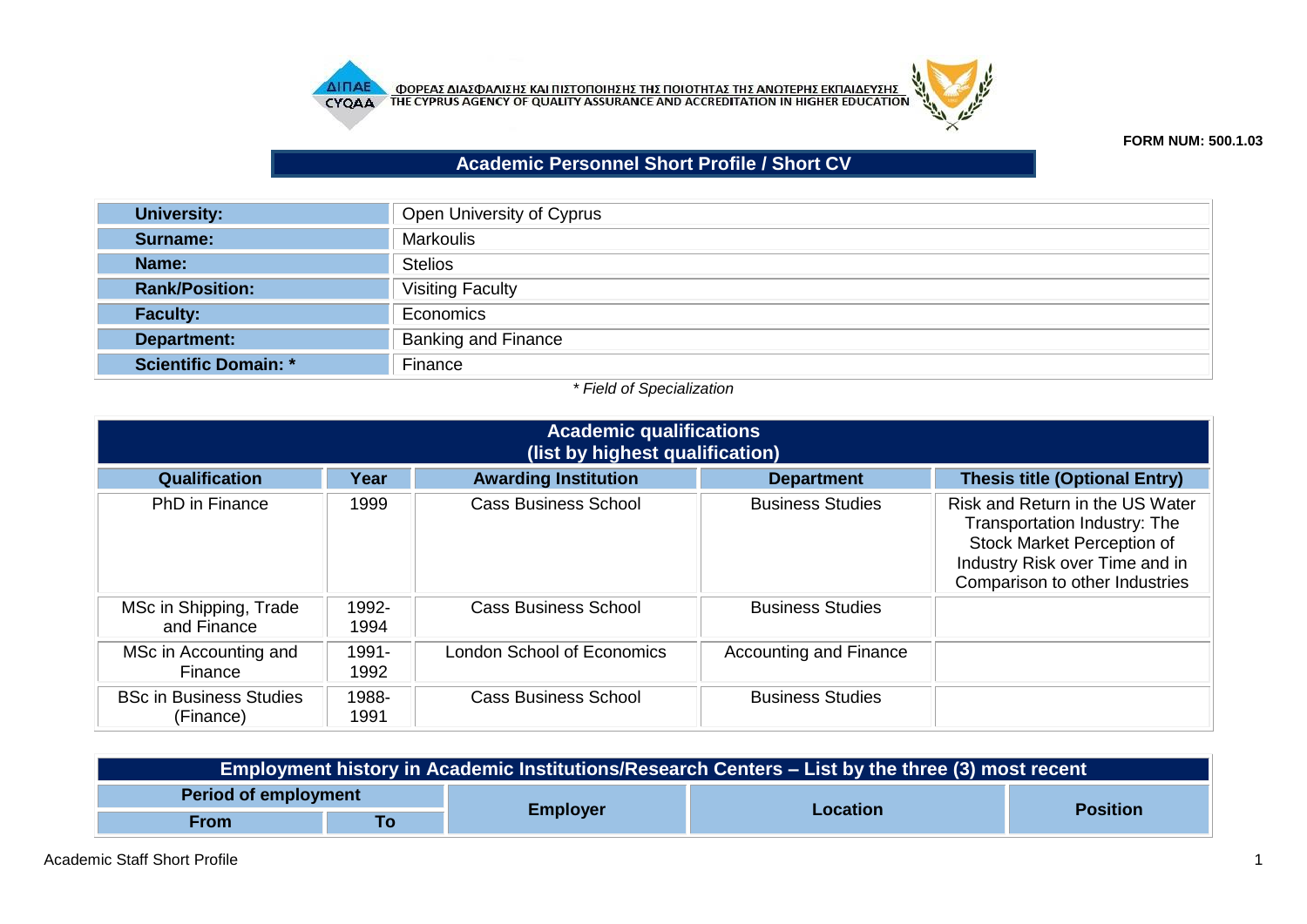| 2014 | today | University of Cyprus           | .∨prus | Adiunct Lecturer        |
|------|-------|--------------------------------|--------|-------------------------|
| 2009 | todav | CIIM                           | C∨prus | Visiting Professor      |
| 2012 | today | University of Cyprus<br>⊃pen ' | .Vprus | <b>Visiting Faculty</b> |

\*: In addition to the above I have also worked for 17 years in the financial services industry in the area of investment banking/corporate finance and prior to that for two years at Cass Business School, London.

|                    | Key refereed journal papers, monographs, books, conference publications etc. List the five (5) more recent and other<br>five (5) selected - (max total 10) |                                                                                                        |                                  |                                                                                                    |                                                       |              |
|--------------------|------------------------------------------------------------------------------------------------------------------------------------------------------------|--------------------------------------------------------------------------------------------------------|----------------------------------|----------------------------------------------------------------------------------------------------|-------------------------------------------------------|--------------|
| <b>Ref. Number</b> | Year                                                                                                                                                       | <b>Title</b>                                                                                           | <b>Other authors</b>             | <b>Journal and</b><br><b>Publisher /</b><br><b>Conference</b>                                      | Vol.                                                  | <b>Pages</b> |
| 1                  | 2019                                                                                                                                                       | Global Systemically Important<br>Banks Regulation: "Blessing"<br>or "Curse"?                           | Martzoukos, S., Patsalidou<br>Ε. | Multinational<br><b>Financial Society</b><br>Conference; June 30<br>$-$ July 3, 2019               |                                                       |              |
| 2                  | 2019                                                                                                                                                       | Terror Attacks, Foreign<br>Exchange Markets, and Class<br>Dynamics                                     | Chasapis, K., Katsikides, S.     | Published in "Classes<br>- From National to<br><b>Global Class</b><br>Formation" in Intech<br>Open | DOI:<br>10.577<br>$2/$ intec<br>hopen.<br>76607       |              |
| 3                  | 2019                                                                                                                                                       | The Impact of Terror Attacks<br>on Global Capital Markets -<br>An Empirical Study Across<br>Industries | Neofytou, N.                     | The Economics of<br>Peace and Security<br>Journal<br>(Forthcoming)                                 |                                                       |              |
| $\overline{4}$     | 2018                                                                                                                                                       | The Effect of Terrorism on<br><b>Stock Markets: Evidence from</b><br>the 21st Century                  | Savvas Katsikides                | Terrorism and<br><b>Political Violence</b>                                                         | DOI:<br>10.108<br>0/0954<br>6553.2<br>018.14<br>25207 |              |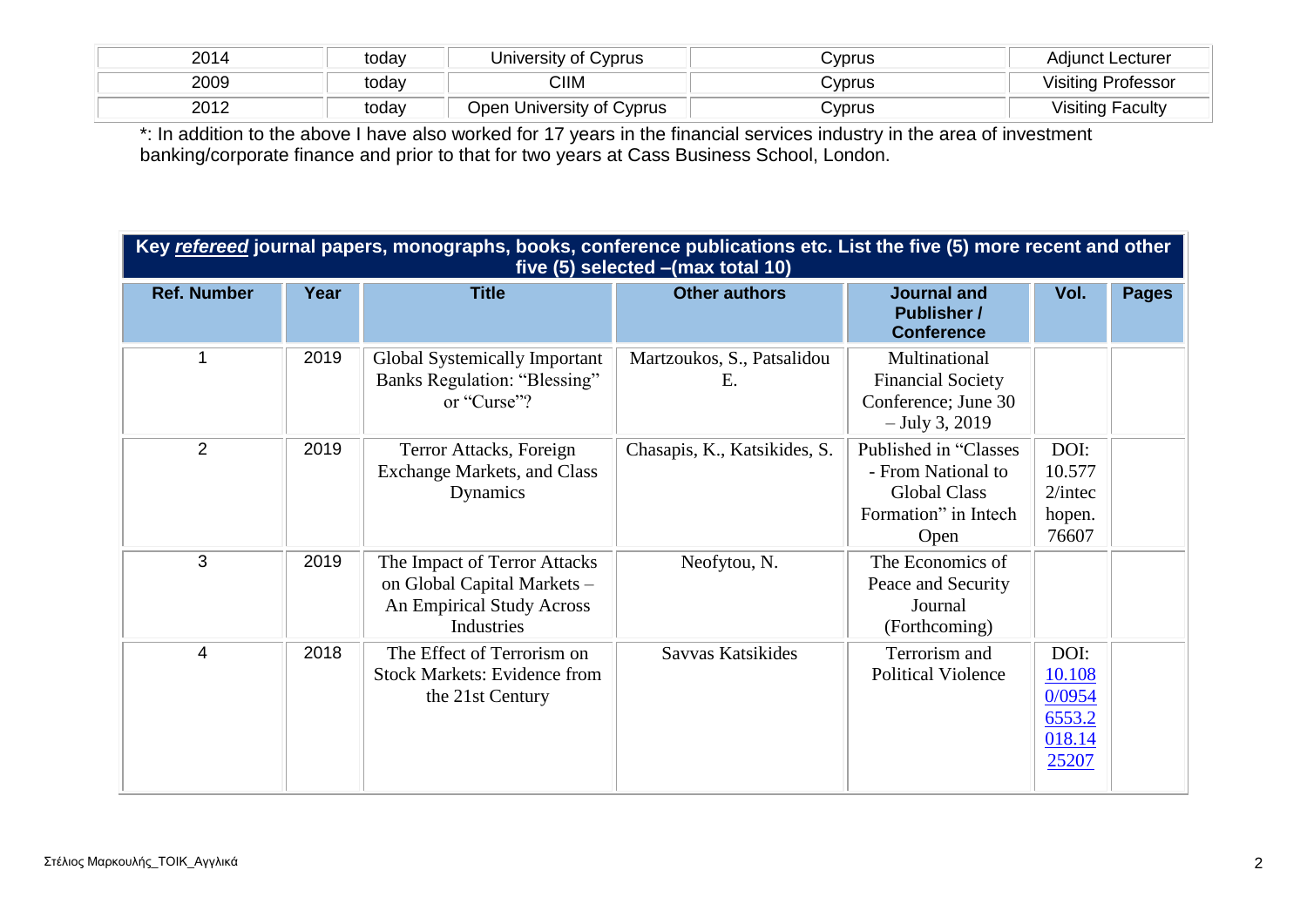| 5              | 2017 | <b>Bank Distress in European</b><br>Union $2008 - 2015$ : A<br><b>General Assessment</b>                                                                                        | Ioannou, P., Martzoukos, S.      | 2017 European<br>Financial<br>Management<br>Association<br>Conference; June 28<br>$-$ July 1, 2017 |       |                |
|----------------|------|---------------------------------------------------------------------------------------------------------------------------------------------------------------------------------|----------------------------------|----------------------------------------------------------------------------------------------------|-------|----------------|
| $6\phantom{1}$ | 2016 | Corporate Social<br><b>Responsibility and Stock</b><br>Market Performance: An<br>Event Study Approach.                                                                          | Katsikides, S., Papaminas,<br>M. | <b>International Journal</b><br>of Engineering and<br>Advanced<br>Technology                       | 6(2)  |                |
| $\overline{7}$ | 2016 | An Empirical Analysis of the<br>relationship between Oil<br>Prices and Stock Markets.                                                                                           | Neofytou N.                      | <b>International Journal</b><br>of Economics and<br>Finance                                        | 8(12) |                |
| 8              | 2005 | Cross – Industry comparisons<br>of the behaviour of stock<br>returns in shipping,<br>transportation, and other<br>industries.                                                   | Kavussanos M.G.                  | Research in<br>Transportation<br>Economics (Elsevier<br>Science)                                   |       | $107 -$<br>142 |
| 9              | 2000 | The stock market perception<br>of industry risk and<br>macroeconomic factors, the<br>case of the US water<br>transportation industry versus<br>other transportation industries. | Kavussanos M.G.                  | <b>International Journal</b><br>of Maritime<br>Economics                                           | 2(3)  | 235-<br>256    |
| 10             | 1998 | Beta comparisons across<br>industries $- A$ water<br>transportation perspective.                                                                                                | Kavussanos M.G.                  | Maritime Policy and<br>Management                                                                  | 25(2) | $175 -$<br>184 |

| Exhibitions (where applicable). List the five (5) more recent and other five (5) selected. |
|--------------------------------------------------------------------------------------------|
| (max total 10)                                                                             |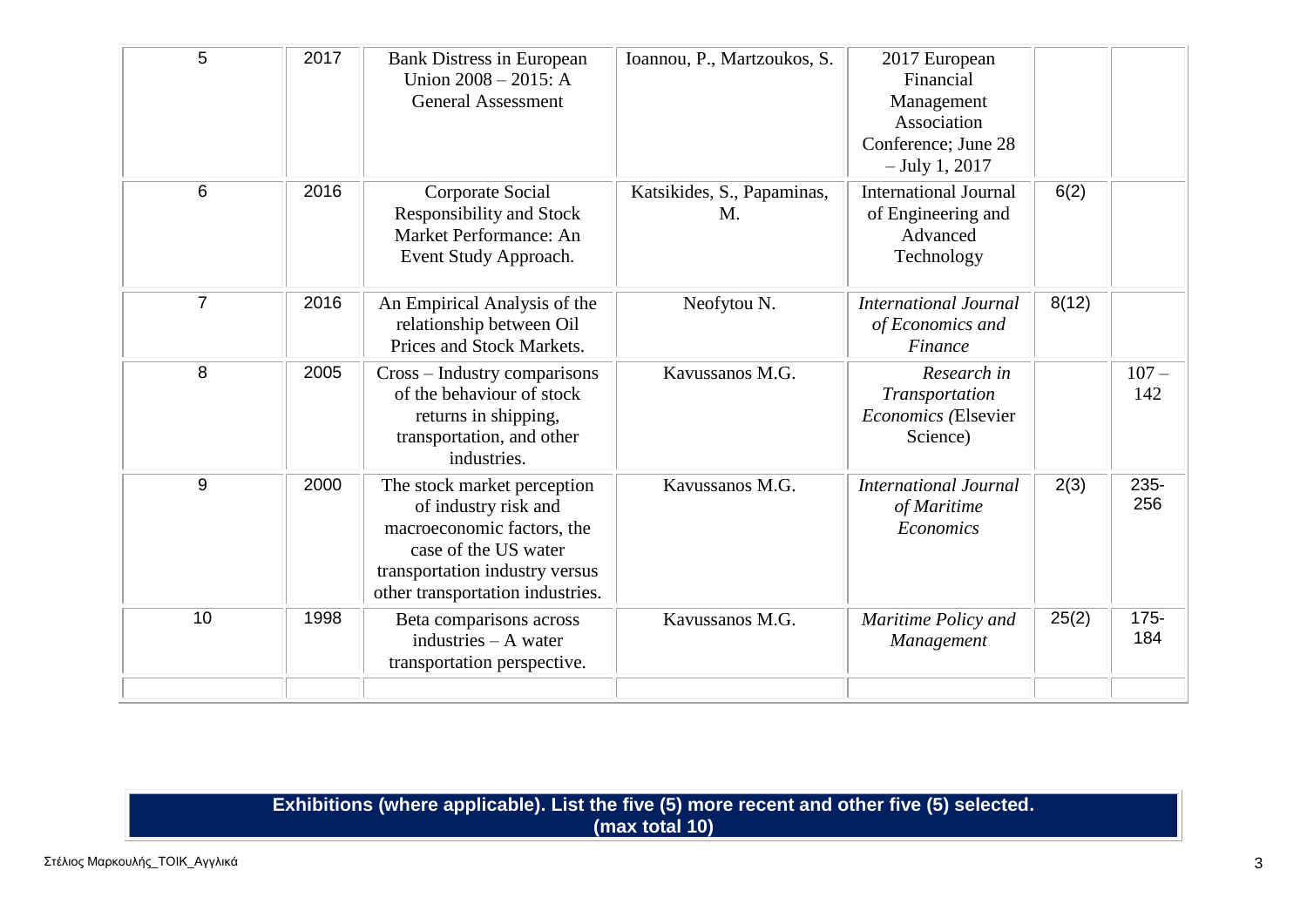| <b>Ref. Number</b> | <b>Date</b> | <b>Topic</b> | <b>International / Local</b> | Location* | <b>Role in Exhibition</b> |
|--------------------|-------------|--------------|------------------------------|-----------|---------------------------|
|                    |             |              |                              |           |                           |
| $\mathcal{P}$      |             |              |                              |           |                           |
| 3                  |             |              |                              |           |                           |
| Δ                  |             |              |                              |           |                           |
| 5                  |             |              |                              |           |                           |
| 6                  |             |              |                              |           |                           |
| 7                  |             |              |                              |           |                           |
| 8                  |             |              |                              |           |                           |
| 9                  |             |              |                              |           |                           |
| 10                 |             |              |                              |           |                           |

\**Specify venue, geographic location etc*

|                       | Research Projects. List the five (5) more recent and other five (5) selected<br>(max total 10) |                                                                                                                    |                  |                                                                                                 |  |  |
|-----------------------|------------------------------------------------------------------------------------------------|--------------------------------------------------------------------------------------------------------------------|------------------|-------------------------------------------------------------------------------------------------|--|--|
| Ref.<br><b>Number</b> | <b>Date</b>                                                                                    | <b>Title</b>                                                                                                       | <b>Funded by</b> | <b>Project Role*</b>                                                                            |  |  |
|                       | 2019                                                                                           | Academic Editor for the book "Financial"<br>Crises" (Intech Open)                                                  |                  | Academic Editor of book                                                                         |  |  |
| 2                     | 2019                                                                                           | The Evolution of Market-to-Book ratios of<br>European Banks                                                        |                  | Working paper in co-<br>operation Martzoukos, S.,<br>Savva, S. (University of<br>Cyprus)        |  |  |
| 3                     | 2019                                                                                           | <b>Global Systemically Important Banks</b><br><b>Regulation: Blessing or Curse?</b>                                |                  | Working paper in co-<br>operation Martzoukos, S.,<br>Patsalidou, E. (University of<br>Cyprus)   |  |  |
| $\overline{4}$        | 2019                                                                                           | Bank Distress in the European Union 2008-<br>2015: A Closer Look at Capital, Size, and<br>Revenue Diversification. |                  | Working paper in co-<br>operation with Ioannou, P.,<br>Martzoukos, S. (University of<br>Cyprus) |  |  |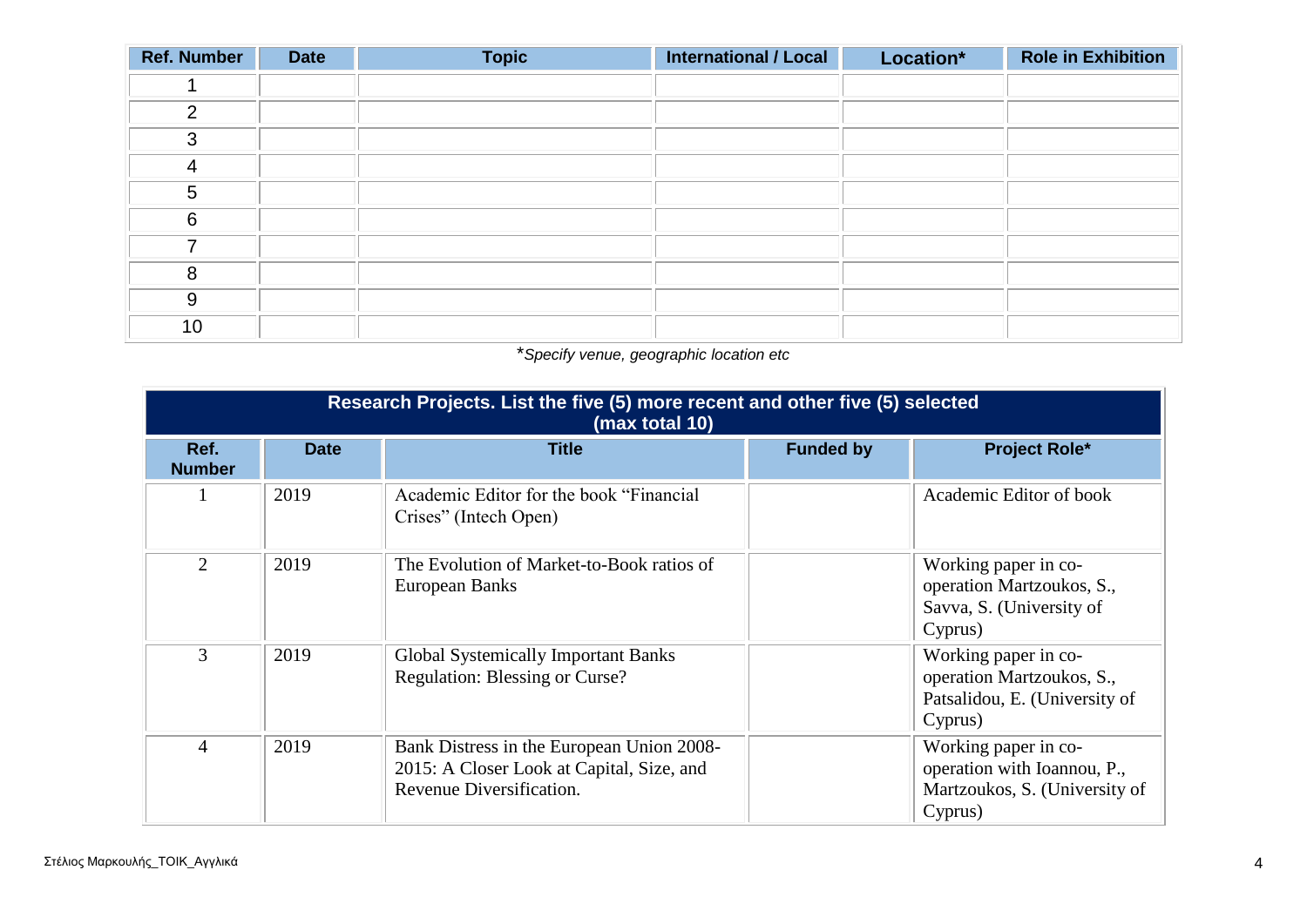|    | 2001 | Co-author of the book: Risk and Return in<br>Transportation and other US and Global<br>Industries, published by Kluwer Academic<br>Publishers. | In co-operation with<br>Kavussanos M.G. |
|----|------|------------------------------------------------------------------------------------------------------------------------------------------------|-----------------------------------------|
| 6  |      |                                                                                                                                                |                                         |
|    |      |                                                                                                                                                |                                         |
|    |      |                                                                                                                                                |                                         |
| 9  |      |                                                                                                                                                |                                         |
| 10 |      |                                                                                                                                                |                                         |

*\*Project Role: i.e. Scientific/Project Coordinator, Research Team Member, Researcher, Assistant Researcher, other*

| Academic Consulting Services and/or Participation in Councils / Boards/ Editorial Committees.<br>List the five (5) more recent (Optional Entry) |               |                     |                                                                                                             |                                                         |  |
|-------------------------------------------------------------------------------------------------------------------------------------------------|---------------|---------------------|-------------------------------------------------------------------------------------------------------------|---------------------------------------------------------|--|
| <b>Ref. Number</b>                                                                                                                              | <b>Period</b> | <b>Organization</b> | <b>Title of Position or Service</b>                                                                         | <b>Key Activities</b>                                   |  |
|                                                                                                                                                 | 2018-todate   |                     | Member of the editorial board of<br>Journal of Banks and Bank<br><b>Systems</b>                             | Manage/review the publication of<br>good quality papers |  |
| 2                                                                                                                                               | 2018-todate   |                     | Member of the editorial board of<br>Journal of Investment<br>Management and Financial<br><b>Innovations</b> | Manage/review the publication of<br>good quality papers |  |
| 3                                                                                                                                               | 2018-todate   |                     | Member of the editorial board of<br>Econometric Research in Finance.                                        | Manage/review the publication of<br>good quality papers |  |
| $\overline{4}$                                                                                                                                  | 2018-todate   |                     | Independent reviewer at Journal of<br><b>Risk and Financial Management</b>                                  | Review academic papers                                  |  |
| 5                                                                                                                                               | 2019          |                     | Independent reviewer at Journal of<br>Defence and Peace Economics                                           | Review academic papers                                  |  |

**Awards / International Recognition (where applicable). List the five (5) more recent and other five (5) selected.**